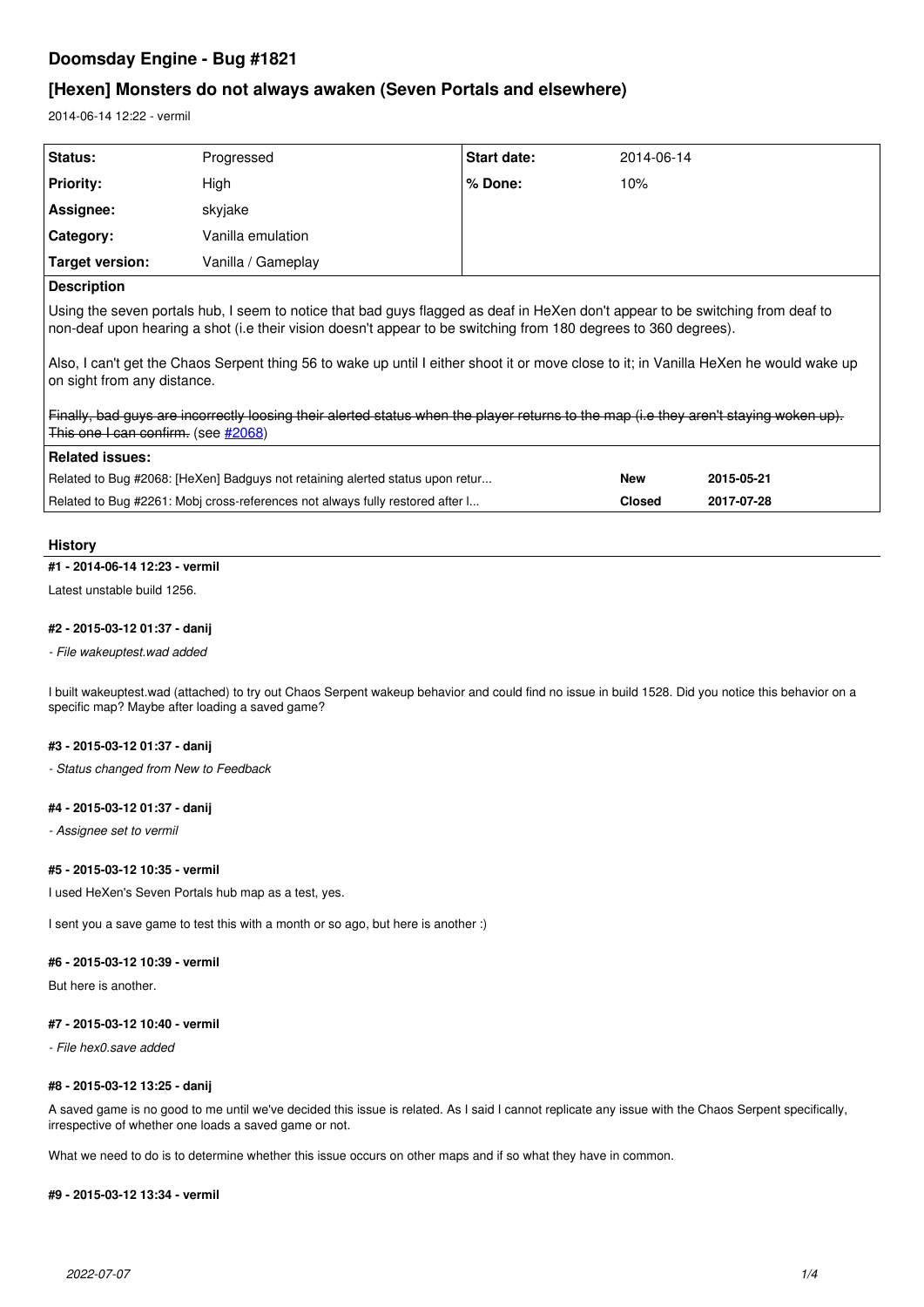Please note that in my initial report above, that I said Seven Portals (the main hub or Map02 to use it's ID) and Chaos Serpent thing 56 (a specific mobj on that map, rather than a mobj type) :)

I used him as an example of a bad guy that always appears to be affected by one of the three possible issues mentioned in my original report.

### **#10 - 2015-03-12 16:36 - danij**

Ah, I see. Thanks for the clarification; your original report now makes a lot more sense to me. I've a couple of working theories so lets see what I can turn up in the debugger...

## **#11 - 2015-03-14 01:23 - danij**

*- Subject changed from [Hexen] multiple issues of bad guys seemingly not waking up or retaining woken up status, correctly to [Hexen] Monsters do not always awaken in Seven Portals*

- *Category set to Regression*
- *Status changed from Feedback to In Progress*
- *Assignee changed from vermil to danij*

Initial testing indicates that those specific monsters, on this particular map, are not waking up when they otherwise should because of the significantly broken line and sector geometry in this map. If I manually fix that broken geometry in a map editor those monsters wake when they should.

The next step is to determine whether this is a regression in the line of sight algorithm, or, a fault with the interpretation of broken map geometry in Doomsday's internal BSP builder.

#### **#12 - 2015-03-14 05:43 - danij**

#### *- File wakeuptest2.wad added*

Tackling the original map data in the debugger was proving to be very time consuming. So I decided to try a different approach and reduce the geometric complexity of the map. After some considered experimentation I was able to reduce the map to a far simpler test case, which I've attached as **wakeuptest2.wad**

It should now be a lot easier to determine the real fault here (another day...).

#### **#13 - 2015-03-15 01:24 - danij**

*- % Done changed from 0 to 10*

#### **#14 - 2015-03-15 01:24 - danij**

*- Category changed from Regression to Vanilla emulation*

### **#15 - 2015-05-03 20:08 - vermil**

I'm perhaps being a bit presumptuous here, but I'm just going to remind of this report due to:

"bad guys are incorrectly loosing their alerted status when the player returns to the map (i.e they aren't staying woken up). This one I can confirm."

I believe this is an important gameplay issue that may accidently be buried by the perhaps lesser seemingly map specific (i.e because it seems map specific) issue also included in this report.

#### **#16 - 2015-05-20 20:04 - skyjake**

*- File hex4.save added*

## **#17 - 2015-05-20 20:05 - skyjake**

*- Tags set to Hexen, PlaySim*

I attached a save from Shadow Wood, after the puzzle has been completed. Is it correct behavior that the monsters in the final room face the wrong way and don't wake up easily?

## **#18 - 2015-05-20 20:12 - vermil**

You have reminded me, that I meant to update this report; I've noticed occasions on Herisarch's seminary where where monsters weren't seeing the player when there was/is a polyobj between them and the player.

### **#19 - 2015-05-20 20:14 - skyjake**

vermil wrote:

when there was/is a polyobj between them and the player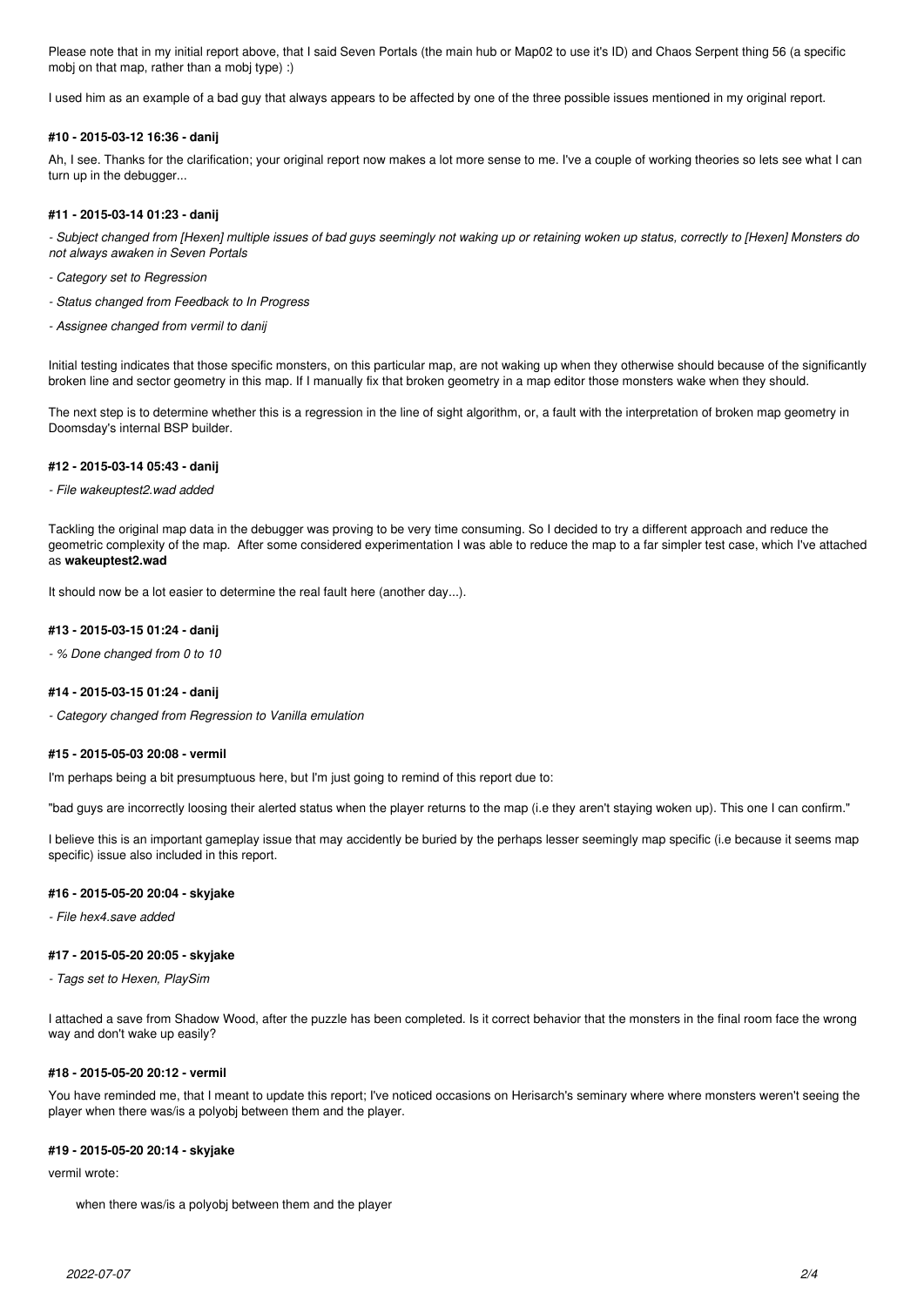This sounds like something that definitely needs investigating.

## **#20 - 2015-05-20 20:37 - skyjake**

*- Subject changed from [Hexen] Monsters do not always awaken in Seven Portals to [Hexen] Monsters do not always awaken (Seven Portals and elsewhere)*

## **#21 - 2015-05-21 03:11 - danij**

skyjake wrote:

I attached a save from Shadow Wood, after the puzzle has been completed. Is it correct behavior that the monsters in the final room face the wrong way and don't wake up easily?

Vermil informed me via ICQ that he tested vanilla and it behaved in the same way.

#### **#22 - 2015-05-21 09:41 - skyjake**

danij wrote:

Vermil informed me via ICQ that he tested vanilla and it behaved in the same way.

Question then is, how many of the other waking up problems fall under the same "vanilla bugs" category?

#### **#23 - 2015-05-21 10:07 - danij**

Indeed. This is why I've found it tricky to resolve this issue because all the evidence seems to suggest there is either a) not a single underlying cause, or b) vanilla behavior is at least partially dependent on some broken logic and/or map geometry.

Solving this particular issue is likely going to be quite time consuming.

## **#24 - 2015-05-21 10:45 - vermil**

I'm going to duplicate the HeXen 'bad guys are incorrectly loosing their alerted status when the player returns to the map (i.e they aren't staying woken up' issue in a new report as given the way this discussion has progressed, I fear it risks being buried.

#### **#25 - 2015-05-21 11:06 - skyjake**

*- Description updated*

## **#26 - 2015-05-21 11:06 - skyjake**

*- Related to Bug #2068: [HeXen] Badguys not retaining alerted status upon return to a map added*

### **#27 - 2016-07-06 00:01 - skyjake**

*- Status changed from In Progress to Progressed*

#### **#28 - 2017-04-03 14:16 - skyjake**

*- Target version set to 2.1 (Late 2018)*

## **#29 - 2017-10-17 08:11 - skyjake**

*- Related to Bug #2261: Mobj cross-references not always fully restored after loading a save added*

# **#30 - 2017-10-17 08:12 - skyjake**

*- Assignee changed from danij to skyjake*

Should be retested in light of  $\frac{\#2261}{426}$  $\frac{\#2261}{426}$  $\frac{\#2261}{426}$ .

# **#31 - 2018-10-27 15:56 - skyjake**

*- Priority changed from Normal to High*

# **#32 - 2019-11-30 08:25 - skyjake**

*- Target version changed from 2.1 (Late 2018) to Vanilla / Gameplay*

## **Files**